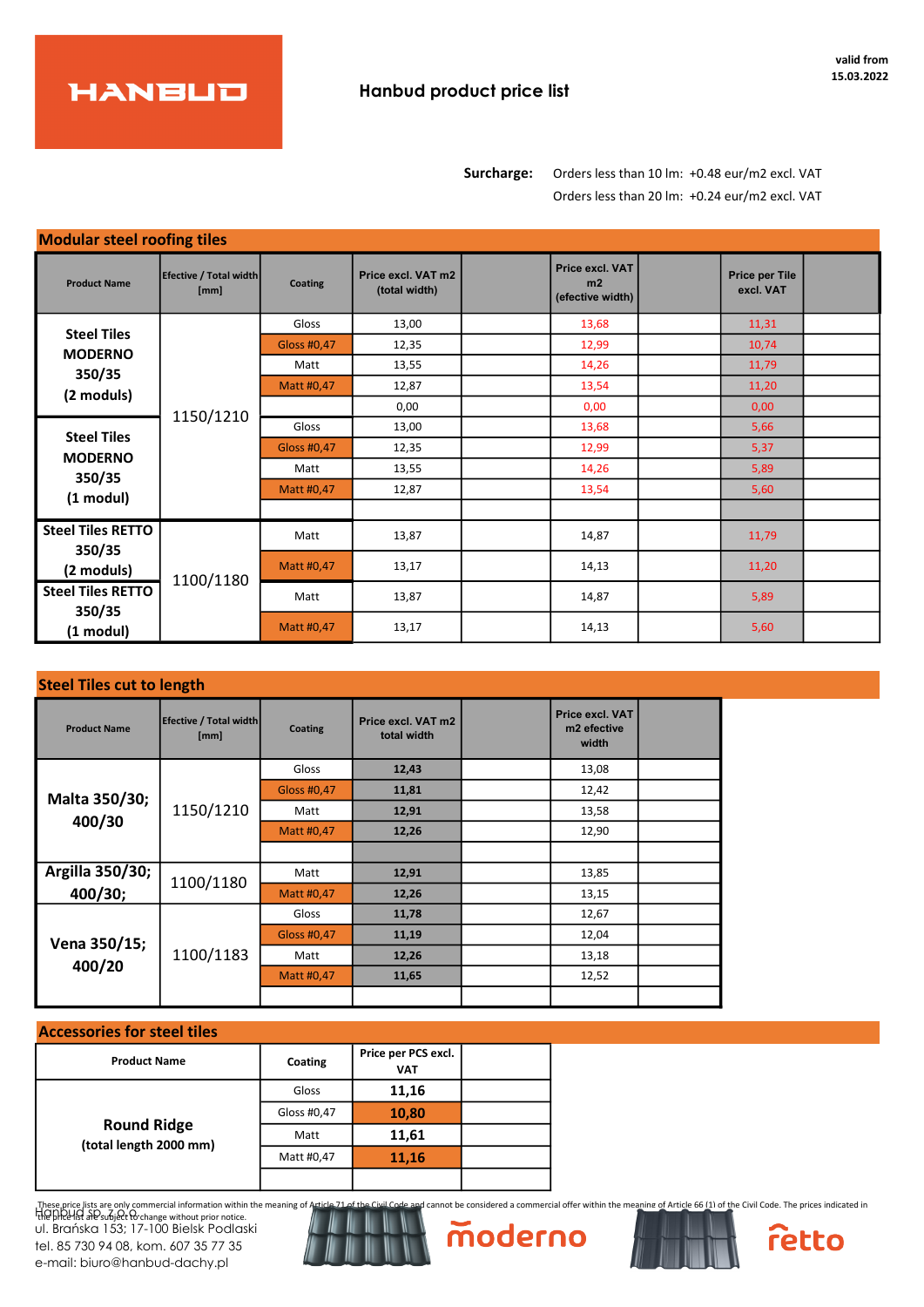

## Standing seam roof panels

| <b>Product Name</b> | efective / total width<br>[mm] | Coating            | Price excl. VAT m2<br>total width | Price excl. VAT<br>m <sub>2</sub> efective<br>width |  |
|---------------------|--------------------------------|--------------------|-----------------------------------|-----------------------------------------------------|--|
|                     |                                | Gloss              | 14,17                             | 15,00                                               |  |
|                     |                                | <b>Gloss #0,47</b> | 13,46                             | 14,25                                               |  |
| <b>PH 510</b>       | 510/540                        | Matt               | 14,65                             | 15,51                                               |  |
|                     |                                | Matt #0,47         | 13,92                             | 14,73                                               |  |
|                     |                                |                    |                                   |                                                     |  |
|                     |                                | Gloss              | 16,78                             | 18,40                                               |  |
| <b>PH 310</b>       |                                | Gloss #0,47        | 16,07                             | 17,63                                               |  |
|                     | 310/340                        | Matt               | 17,26                             | 18,93                                               |  |
|                     |                                | Matt #0,47         | 16,52                             | 18,12                                               |  |
|                     |                                |                    |                                   |                                                     |  |

| <b>Ridge tile flashings for seam roof panels</b> |              |                                |  |  |  |  |  |  |
|--------------------------------------------------|--------------|--------------------------------|--|--|--|--|--|--|
| <b>Product Name</b>                              | <b>Units</b> | <b>Price per PCS excl. VAT</b> |  |  |  |  |  |  |
| Ridge tile flashings for PH 310                  | pcs          | 1.42                           |  |  |  |  |  |  |
| Ridge tile flashings for PH 510                  | pcs          | 1,89                           |  |  |  |  |  |  |

| <b>Flat steel sheet (with foil)</b><br>1250 x 2000 mm |              |              |                                    |  |  |  |  |  |  |  |
|-------------------------------------------------------|--------------|--------------|------------------------------------|--|--|--|--|--|--|--|
| Thickness [mm]                                        | <b>Units</b> | Coating      | Price per I.m. excl.<br><b>VAT</b> |  |  |  |  |  |  |  |
| 0.47                                                  | linear meter | <b>Gloss</b> | 14.42                              |  |  |  |  |  |  |  |
| 0.50                                                  | linear meter | Gloss        | 15.02                              |  |  |  |  |  |  |  |
| 0,70                                                  | linear meter | Gloss        | 22,92                              |  |  |  |  |  |  |  |
| 0.47                                                  | linear meter | <b>Matt</b>  | 14.92                              |  |  |  |  |  |  |  |
| 0.50                                                  | linear meter | Matt         | 15.54                              |  |  |  |  |  |  |  |

\* Flat sheet without the foil - 0.24 eur/l.m excl. VAT

| <b>Aluzinc flat sheet</b> | $1250 \times 2000$ mm |             |                                    |                             |
|---------------------------|-----------------------|-------------|------------------------------------|-----------------------------|
| Thickness [mm]            | <b>Units</b>          | Coating     | Price per I.m. excl.<br><b>VAT</b> | Price per I.m.<br>incl. VAT |
| 0,50                      | linear meter          | Aluzinc 150 | 11.70                              |                             |
| 0.70                      | linear meter          | Aluzinc 150 | 16.59                              |                             |

| <b>Galvanizedanized flat sheet</b> |              | 1250 x 2000 mm |                                                                   |  |  |  |
|------------------------------------|--------------|----------------|-------------------------------------------------------------------|--|--|--|
| Thickness [mm]<br><b>Units</b>     |              | Coating        | Price per I.m. excl.<br>Price per I.m.<br>incl. VAT<br><b>VAT</b> |  |  |  |
| 0.50                               | linear meter | Galv           | 11.35                                                             |  |  |  |

These price lists are only commercial information within the meaning of Article 71 of the Civil Code and cannot be considered a commercial offer within the meaning of Article 66 (1) of the Civil Code. The prices indicated in the price list are subject to change without prior notice. Hanbud sp. z o.o.

ul. Brańska 153; 17-100 Bielsk Podlaski tel. 85 730 94 08, kom. 607 35 77 35 e-mail: biuro@hanbud-dachy.pl







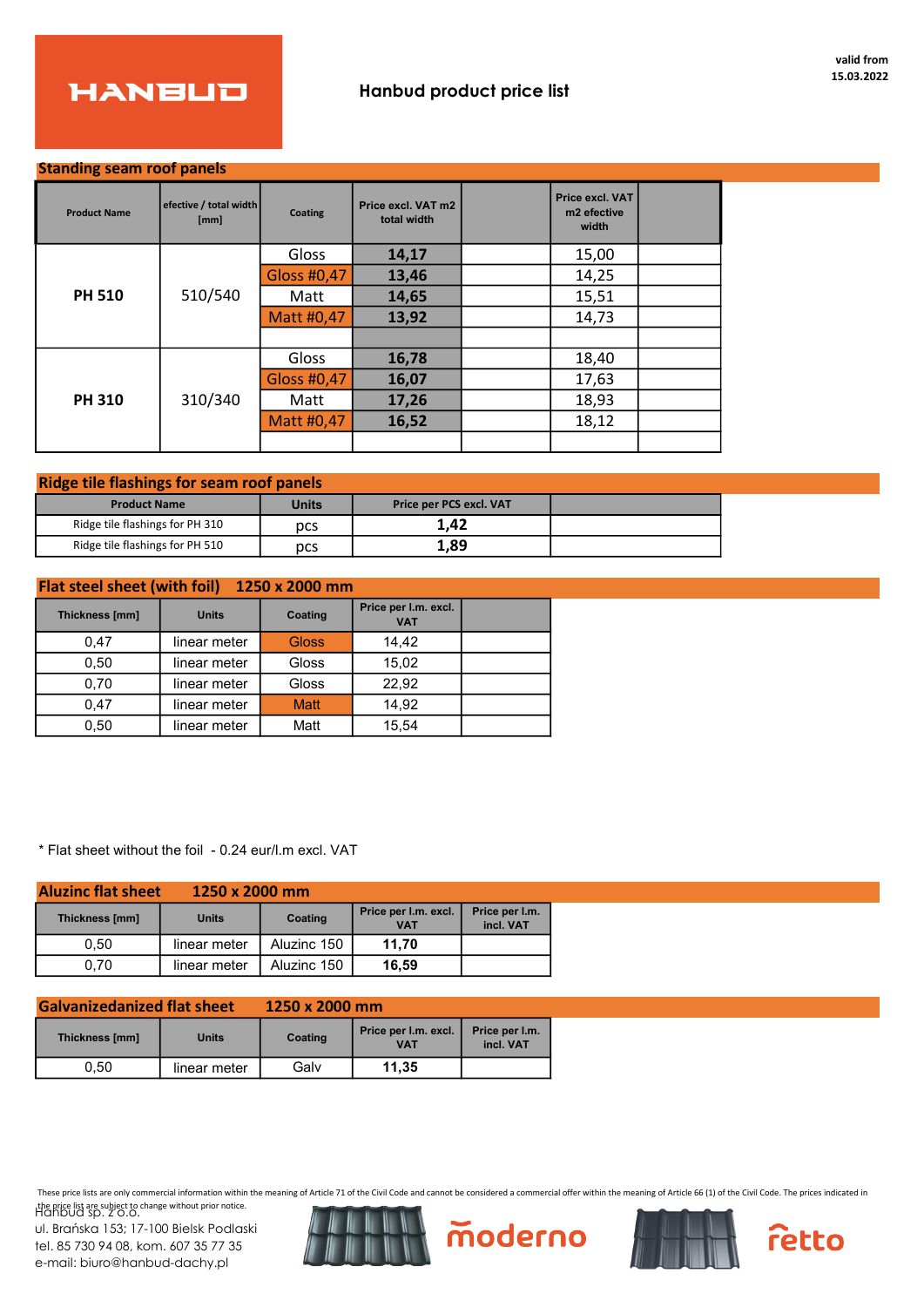

Trapezoidal sheets

| <b>Product Name</b> | Thickness [mm] | Efective / Total<br>width [mm] | <b>Coating</b> | Price excl. VAT<br>m2 Total<br>width | Price excl.<br>VAT <sub>m2</sub><br><b>Efective</b><br>width |  |
|---------------------|----------------|--------------------------------|----------------|--------------------------------------|--------------------------------------------------------------|--|
|                     | 0,5            |                                | Galvanized     | 9,74                                 | 10,01                                                        |  |
|                     | 0,5            |                                | <b>Aluzinc</b> | 9,98                                 | 10,26                                                        |  |
|                     | 0,5            |                                | Gloss          | 11,80                                | 12,13                                                        |  |
| $T-3$               | 0,5            | 1210/1244                      | Matt           | 12,28                                | 12,62                                                        |  |
|                     |                |                                |                |                                      |                                                              |  |
|                     |                |                                |                |                                      |                                                              |  |
|                     |                |                                |                |                                      |                                                              |  |
|                     | 0,5            |                                | Galvanized     | 9,53                                 | 9,81                                                         |  |
|                     | 0,5            |                                | <b>Aluzinc</b> | 9,77                                 | 10,05                                                        |  |
|                     | 0,7            |                                | Aluzinc        | 13,81                                | 14,21                                                        |  |
|                     | 0,47           |                                | <b>Gloss</b>   | 10,97                                | 11,29                                                        |  |
|                     | 0,5            |                                | Gloss          | 11,55                                | 11,89                                                        |  |
| $T - 7$             | 0,7            | 1185/1220                      | Gloss          | 15,61                                | 16,07                                                        |  |
|                     | 0,47           |                                | <b>Matt</b>    | 11,41                                | 11,75                                                        |  |
|                     | 0,5            |                                | Matt           | 12,01                                | 12,37                                                        |  |
|                     |                |                                |                |                                      |                                                              |  |
|                     |                |                                |                |                                      |                                                              |  |
|                     |                |                                |                |                                      |                                                              |  |
|                     | 0,5            |                                | Galvanized     | 9,50                                 | 9,88                                                         |  |
|                     | 0,5            |                                | <b>Aluzinc</b> | 9,74                                 | 10,12                                                        |  |
|                     | 0,7            |                                | Aluzinc        | 13,77                                | 14,31                                                        |  |
|                     | 0,47           |                                | <b>Gloss</b>   | 10,94                                | 11,37                                                        |  |
|                     | 0,5            |                                | Gloss          | 11,51                                | 11,97                                                        |  |
| $T-8$               | 0,7            | 1164/1210                      | Gloss          | 15,56                                | 16,18                                                        |  |
|                     | 0,47           |                                | <b>Matt</b>    | 11,38                                | 11,83                                                        |  |
|                     | 0,5            |                                | Matt           | 11,98                                | 12,45                                                        |  |
|                     |                |                                |                |                                      |                                                              |  |
|                     |                |                                |                |                                      |                                                              |  |
|                     |                |                                |                |                                      |                                                              |  |
|                     | 0,5            |                                | Galvanized     | 9,88                                 | 10,23                                                        |  |
|                     | 0,5            |                                | <b>Aluzinc</b> | 10,13                                | 10,48                                                        |  |
|                     | 0,7            |                                | Aluzinc        | 14,32                                | 14,82                                                        |  |
|                     | 0,47           |                                | <b>Gloss</b>   | 11,37                                | 11,78                                                        |  |
|                     | 0,5            |                                | Gloss          | 11,97                                | 12,40                                                        |  |
| $T-14R$             | 0,7            | 1130/1170                      | Gloss          | 16,18                                | 16,76                                                        |  |
|                     | 0,47           |                                | Matt           | 11,83                                | 12,25                                                        |  |
|                     | 0,5            |                                | Matt           | 12,46                                | 12,90                                                        |  |
|                     |                |                                |                |                                      |                                                              |  |
|                     |                |                                |                |                                      |                                                              |  |
|                     |                |                                |                |                                      |                                                              |  |

Anti-condensation Coating DRIP STOP T-14C,T-14R,T-18E,T-18N,T-18E,T-35R,T-35N,T55 => 1,37 EUR/lm excl. VAT (no additional discounts) For orders of less than 50 m2, a surcharge of +20 euros will apply.

These price lists are only commercial information within the meaning of Article 71 of the Civil Code and cannot be considered a commercial offer within the meaning of Article 66 (1) of the Civil Code. The prices indicated the price list are subject to change without prior notice.

moderno

Hanbud sp. z o.o. ul. Brańska 153; 17-100 Bielsk Podlaski tel. 85 730 94 08, kom. 607 35 77 35 e-mail: biuro@hanbud-dachy.pl





retto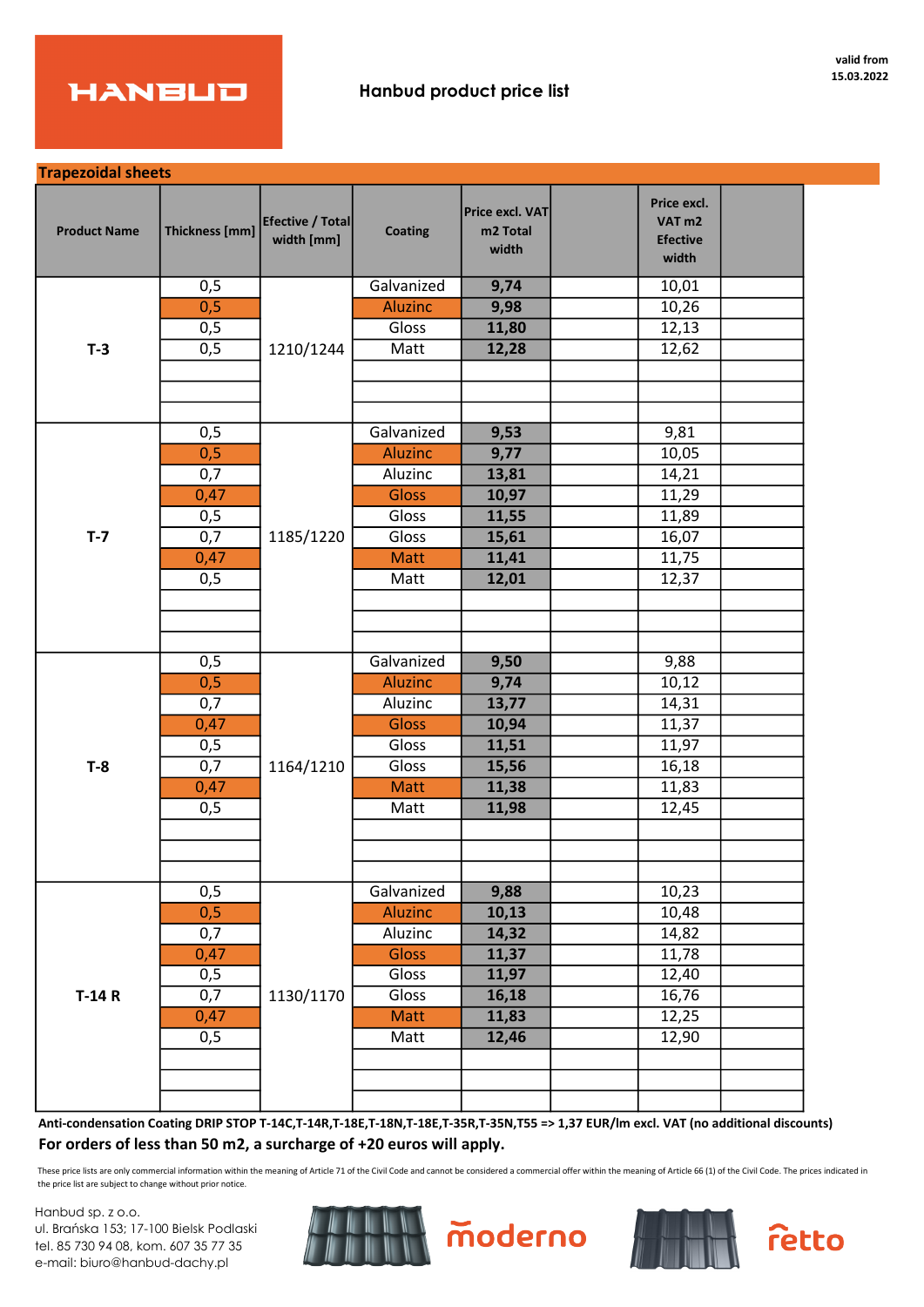

| <b>Trapezoidal sheets</b> |                |                                |                |                                      |                                                              |  |
|---------------------------|----------------|--------------------------------|----------------|--------------------------------------|--------------------------------------------------------------|--|
| <b>Product Name</b>       | Thickness [mm] | Efective / Total<br>width [mm] | <b>Coating</b> | Price excl. VAT<br>m2 Total<br>width | Price excl.<br>VAT <sub>m2</sub><br><b>Efective</b><br>width |  |
|                           | 0,50           |                                | Galvanized     | 10,05                                | 10,41                                                        |  |
|                           | 0,50           |                                | <b>Aluzinc</b> | 10,30                                | 10,67                                                        |  |
|                           | 0,70           |                                | Aluzinc        | 14,57                                | 15,08                                                        |  |
|                           | 0,47           |                                | Gloss          | 11,57                                | 11,98                                                        |  |
|                           | 0,50           |                                | Gloss          | 12,18                                | 12,61                                                        |  |
| <b>T-14 R CLASSIC</b>     | 0,70           | 1130/1170                      | Gloss          | 16,47                                | 17,05                                                        |  |
|                           | 0,47           |                                | <b>Matt</b>    | 12,04                                | 12,47                                                        |  |
|                           | 0,50           |                                | Matt           | 12,67                                | 13,12                                                        |  |
|                           |                |                                |                |                                      |                                                              |  |
|                           |                |                                |                |                                      |                                                              |  |
|                           |                |                                |                |                                      |                                                              |  |
|                           | 0,50           |                                | Galvanized     | 9,74                                 | 10,14                                                        |  |
|                           | 0,50           |                                | <b>Aluzinc</b> | 9,98                                 | 10,39                                                        |  |
|                           | 0,70           |                                | Aluzinc        | 14,11                                | 14,69                                                        |  |
|                           | 0,47           |                                | <b>Gloss</b>   | 11,21                                | 11,67                                                        |  |
|                           | 0,50           | 1138/1185                      | Gloss          | 11,80                                | 12,29                                                        |  |
| T-18 E                    | 0,70           |                                | Gloss          | 15,95                                | 16,61                                                        |  |
|                           | 0,47           |                                | <b>Matt</b>    | 11,66                                | 12,15                                                        |  |
|                           | 0,50           |                                | Matt           | 12,28                                | 12,79                                                        |  |
|                           |                |                                |                |                                      |                                                              |  |
|                           |                |                                |                |                                      |                                                              |  |
|                           |                |                                |                |                                      |                                                              |  |
|                           | 0,50           |                                | Galvanized     | 10,04                                | 10,49                                                        |  |
|                           | 0,50           |                                | <b>Aluzinc</b> | 10,29                                | 10,75                                                        |  |
|                           | 0,70           |                                | Aluzinc        | 14,55                                | 15,20                                                        |  |
|                           | 0,47           |                                | Gloss          | 11,56                                | 12,08                                                        |  |
|                           | 0,50           |                                | Gloss          | 12,16                                | 12,71                                                        |  |
| $T-18$ N                  | 0,70           | 1090/1139                      | Gloss          | 16,44                                | 17,18                                                        |  |
|                           | 0,47           |                                | Matt           | 12,03                                | 12,57                                                        |  |
|                           | 0,50           |                                | Matt           | 12,66                                | 13,23                                                        |  |
|                           |                |                                |                |                                      |                                                              |  |
|                           |                |                                |                |                                      |                                                              |  |
|                           |                |                                |                |                                      |                                                              |  |

Anti-condensation Coating DRIP STOP T-14C,T-14R,T-18E,T-18N,T-18E,T-35R,T-35N,T55 => 1,37 EUR/lm excl. VAT (no additional discounts) For orders of less than 50 m2, a surcharge of +20 euros will apply.

These price lists are only commercial information within the meaning of Article 71 of the Civil Code and cannot be considered a commercial offer within the meaning of Article 66 (1) of the Civil Code. The prices indicated the price list are subject to change without prior notice.

Hanbud sp. z o.o. ul. Brańska 153; 17-100 Bielsk Podlaski tel. 85 730 94 08, kom. 607 35 77 35 e-mail: biuro@hanbud-dachy.pl